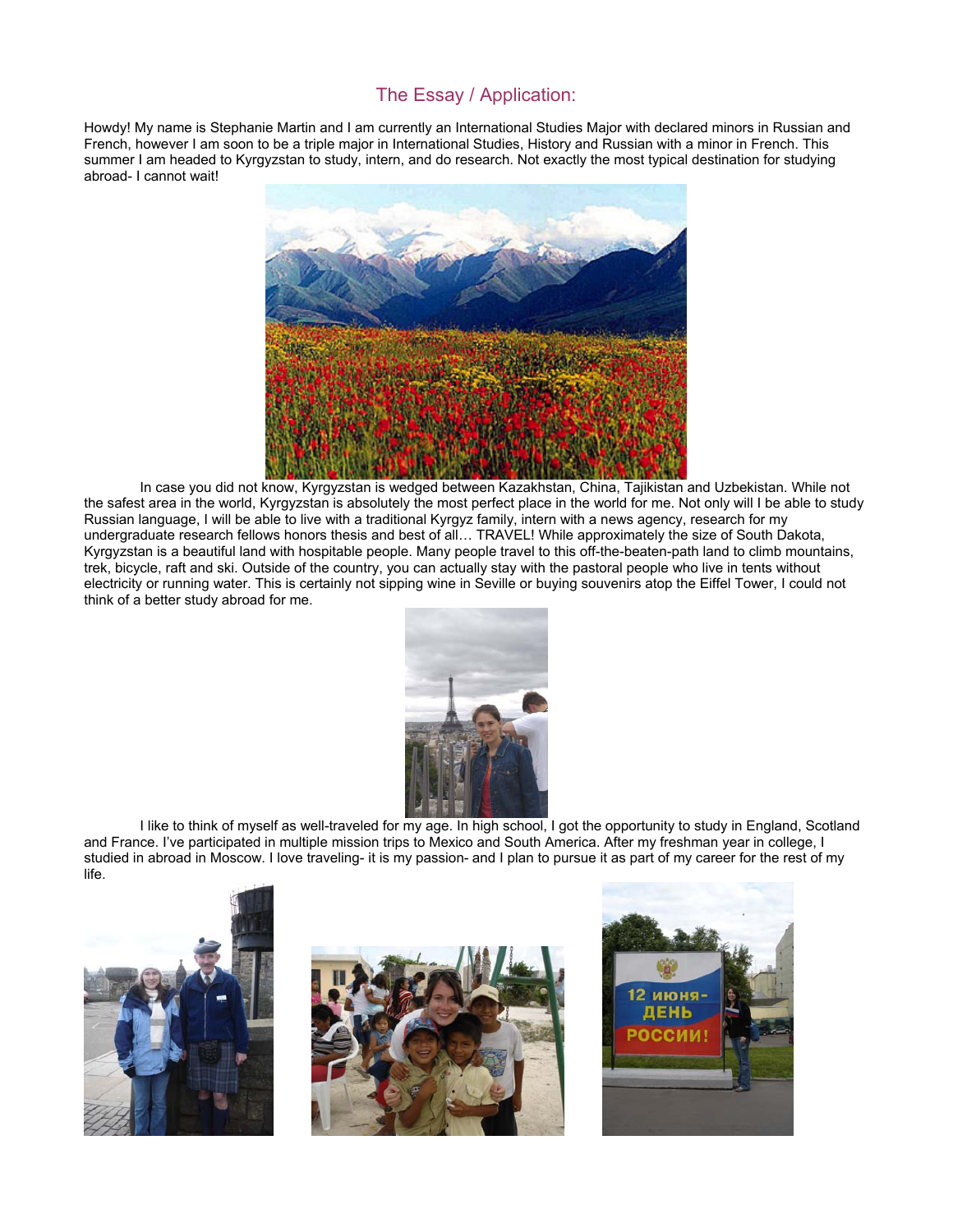My study-abroad experience in Russia was on of the most challenging and rewarding of my entire life. Living literally in the ghetto of Moscow, I truly learned what it meant to live as a Russian. In my Soviet standard housing, I shared my bed with the rats and was starved by my host family. After 6 weeks I lost thirty pounds and ended up in a Russian hospitable for malnutrition and near kidney failure after collapsing and throwing up blood in Red Square. I honestly thought I was going to die in Russia. However, I learned how to adapt and adjust and came to love Moscow. On my last night, I was assaulted outside of my apartment and robbed- my parents don't understand why I continually want to go abroad, but nothing can stop me. You have to realize that people don't hate Americans- they hate American politics. Once you accept that people will go to the most extreme measures in order to survive, you can truly learn to appreciate and respect other cultures.



On May 26<sup>th</sup>, might flight will leave the United States and I will be bound for Bishkek until August 21<sup>st</sup>. This gives me 12 weeks to experience all I can of Kyrgyz culture as well as the surrounding areas. Currently- this entire trip is coming out of my own pocket. My parents help support me in school, but anything additional is on me. To support myself, I work at the study abroad office on campus at Texas A&M. Despite the fact that the value of the Kyrgyz som is significantly less that the American dollar, twelve weeks abroad is expensive.



I know it sounds cliché, but this grant could make my dreams come true. I've always wanted to see the Great Wall, right an elephant in Bangkok and visit Hiroshima. At the same time, I would die for the opportunity to travel to Ukraine and Belarus in order to collect local research for my thesis, which is titled "Entangling Economics and Imperial Implications: The Foreign Policy of Vladimir Putin." If I can find the funds, I would love to travel to the countries actually affected daily by Russia's meddling foreign policies and gather additional research to support my thesis.